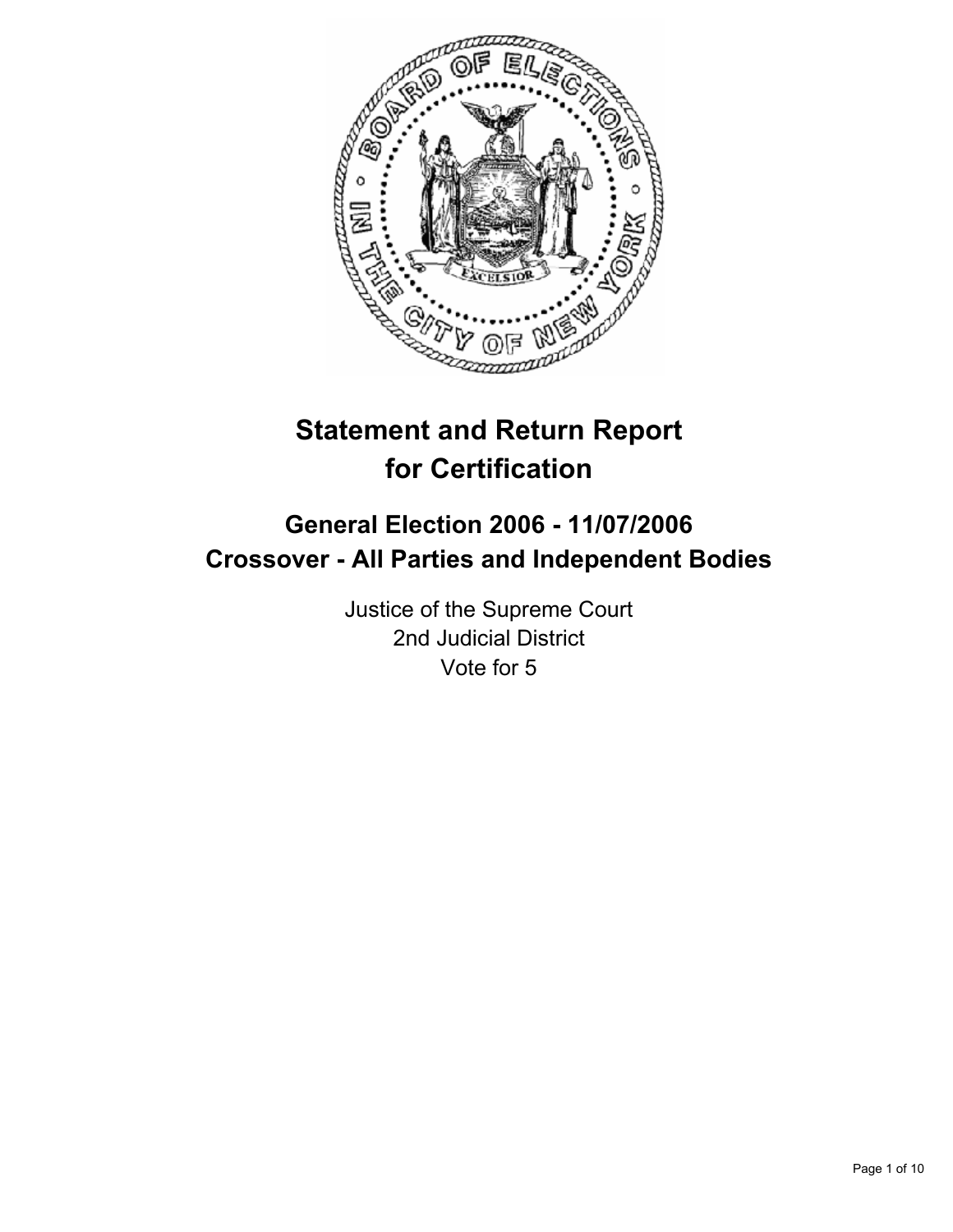

#### **Kings County**

| PUBLIC COUNTER                     | 351,203                 |  |
|------------------------------------|-------------------------|--|
| <b>EMERGENCY</b>                   | 1,799                   |  |
| ABSENTEE/MILITARY                  | 6,496                   |  |
| <b>AFFIDAVIT</b>                   | 7,438                   |  |
| <b>Total Ballots</b>               | 368,512                 |  |
| WILLIAM F MASTRO (REPUBLICAN)      | 36,790                  |  |
| WILLIAM F MASTRO (DEMOCRATIC)      | 200,662                 |  |
| WILLIAM F MASTRO (CONSERVATIVE)    | 7,807                   |  |
| JOSEPH J MALTESE (REPUBLICAN)      | 36,520                  |  |
| JACK M BATTAGLIA (DEMOCRATIC)      | 201,911                 |  |
| JOSEPH J MALTESE (CONSERVATIVE)    | 7,945                   |  |
| MICHAEL V AJELLO (REPUBLICAN)      | 36,919                  |  |
| DELORES J THOMAS (DEMOCRATIC)      | 211,607                 |  |
| MICHAEL V AJELLO (CONSERVATIVE)    | 8,227                   |  |
| DAVID I SCHMIDT (DEMOCRATIC)       | 203,973                 |  |
| MICHAEL S REINHARDT (CONSERVATIVE) | 12,038                  |  |
| KAREN B ROTHENBERG (DEMOCRATIC)    | 208,346                 |  |
| AARON MASLOW (WRITE-IN)            | 1                       |  |
| ADAM MAYERS (WRITE-IN)             | 1                       |  |
| ALFRED E. NEWMAN (WRITE-IN)        | 1                       |  |
| ALLEN S. POPPER (WRITE-IN)         | 1                       |  |
| ALTON MADDOX (WRITE-IN)            | $\overline{\mathbf{c}}$ |  |
| ANTHONY MANCINI JR (WRITE-IN)      | 1                       |  |
| ARTHUR LEAVITT SR. (WRITE-IN)      | 1                       |  |
| BABA BOOEY (WRITE-IN)              | 1                       |  |
| BEN MYERS (WRITE-IN)               | 1                       |  |
| BRAD WILL (WRITE-IN)               | 1                       |  |
| <b>BRUCE WRIGHT (WRITE-IN)</b>     | 1                       |  |
| CALVIN E JOHNSON (WRITE-IN)        | 1                       |  |
| CARTER COLE (WRITE-IN)             | 1                       |  |
| CHARLES BARRON (WRITE-IN)          | 1                       |  |
| CHARLES HARUSSLER (WRITE-IN)       | 1                       |  |
| CHERYL METZGER (WRITE-IN)          | 2                       |  |
| CHOKUE LUMUMBA (WRITE-IN)          | 1                       |  |
| CHRIS OWENS (WRITE-IN)             | 1                       |  |
| COMET FLEMING-JONES (WRITE-IN)     | 1                       |  |
| DAVID BLOOMFIELD (WRITE-IN)        | 1                       |  |
| DEANA ROSENBERG (WRITE-IN)         | 1                       |  |
| ED TOWNS (WRITE-IN)                | 1                       |  |
| EDNA SWARTZ (WRITE-IN)             | 1                       |  |
| EDWARD DELORENZO (WRITE-IN)        | 1                       |  |
| ELLEN SAURBREY (WRITE-IN)          | 3                       |  |
| ESTHER STACKELL (WRITE-IN)         | 1                       |  |
| EUGENE RUSSIANOFF (WRITE-IN)       | 1                       |  |
| FEMI KODJO (WRITE-IN)              | 1                       |  |
| FRANCESCA L. CUTRONE (WRITE-IN)    | $\overline{2}$          |  |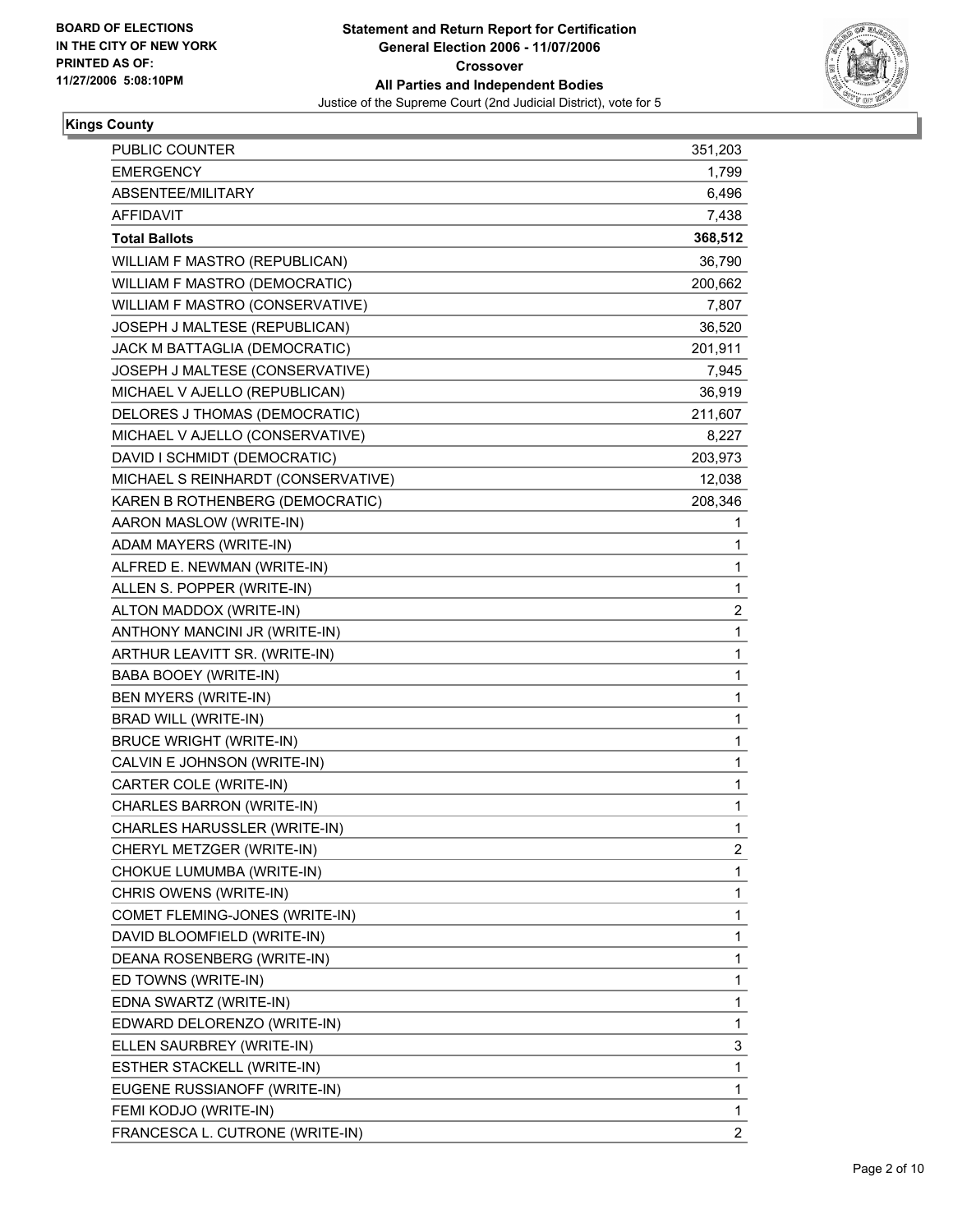

#### **Kings County**

| G TOKPONWEY (WRITE-IN)            | 1                       |
|-----------------------------------|-------------------------|
| GARY ALEXSON (WRITE-IN)           | 1                       |
| <b>GOLDY ROSENBERG (WRITE-IN)</b> | 1                       |
| <b>GOLDY ROSFRN (WRITE-IN)</b>    | 1                       |
| HARRY GRUEN (WRITE-IN)            | 1                       |
| HARVEY PORIS (WRITE-IN)           | $\mathbf{1}$            |
| HILLARY RODHAM CLINTON (WRITE-IN) | $\overline{\mathbf{c}}$ |
| ISRAEL GLASSER (WRITE-IN)         | 1                       |
| JACK PURVIN (WRITE-IN)            | $\mathbf{1}$            |
| JANET C. MACE, ESQ (WRITE-IN)     | $\overline{\mathbf{c}}$ |
| JASON W. LEDERMAN (WRITE-IN)      | 1                       |
| JEFFREY FRANKEL (WRITE-IN)        | $\mathbf{1}$            |
| JEFFREY SUNSHINE (WRITE-IN)       | 1                       |
| JEREMY RABEN (WRITE-IN)           | 2                       |
| JIMMY JUSTICE (WRITE-IN)          | 1                       |
| JOEL BLOCKRATH (WRITE-IN)         | 1                       |
| JOSEPH DAGOSTINO (WRITE-IN)       | 2                       |
| JUDAH DICK (WRITE-IN)             | 1                       |
| KAREN TOTHERBOUN (WRITE-IN)       | 1                       |
| KATHERINE STOEHR (WRITE-IN)       | 1                       |
| LAURA SHMISHKISS (WRITE-IN)       | 1                       |
| LEONARD FUCHS (WRITE-IN)          | 1                       |
| LEWANNE JONES (WRITE-IN)          | 1                       |
| LINDA MCKEENA (WRITE-IN)          | 1                       |
| LORI WALSH (WRITE-IN)             | 1                       |
| LOUIS SHWARTZ (WRITE-IN)          | 1                       |
| M TOKPONWEX (WRITE-IN)            | 1                       |
| MAREK FUCHS (WRITE-IN)            | 1                       |
| MARISA MCCORMICK (WRITE-IN)       | 1                       |
| MARK DWYER (WRITE-IN)             | 1                       |
| MARQUIS DE SADE (WRITE-IN)        | 1                       |
| MARY HACK (WRITE-IN)              | $\overline{2}$          |
| MARY PRICE (WRITE-IN)             | 3                       |
| MELENA RYZIK (WRITE-IN)           | 1                       |
| MELVIN FRANKEL (WRITE-IN)         | 1                       |
| MICHAEL DEAR (WRITE-IN)           | 1                       |
| MICKEY MOUSE (WRITE-IN)           | 3                       |
| MONICA KIPINIAK (WRITE-IN)        | 1                       |
| NEAL ROSENSTEIN (WRITE-IN)        | 1                       |
| NITZAN PELMAN (WRITE-IN)          | 1                       |
| PHIL PHILLIPS (WRITE-IN)          | 1                       |
| RABBY ARON TIETELBAUM (WRITE-IN)  | 4                       |
| ROBERT SMITH (WRITE-IN)           | $\overline{\mathbf{c}}$ |
| ROSE MADDEN (WRITE-IN)            | 1                       |
| RUDY GUILIANI (WRITE-IN)          | $\overline{\mathbf{c}}$ |
| RYDER FLEMING-JONES (WRITE-IN)    | 1                       |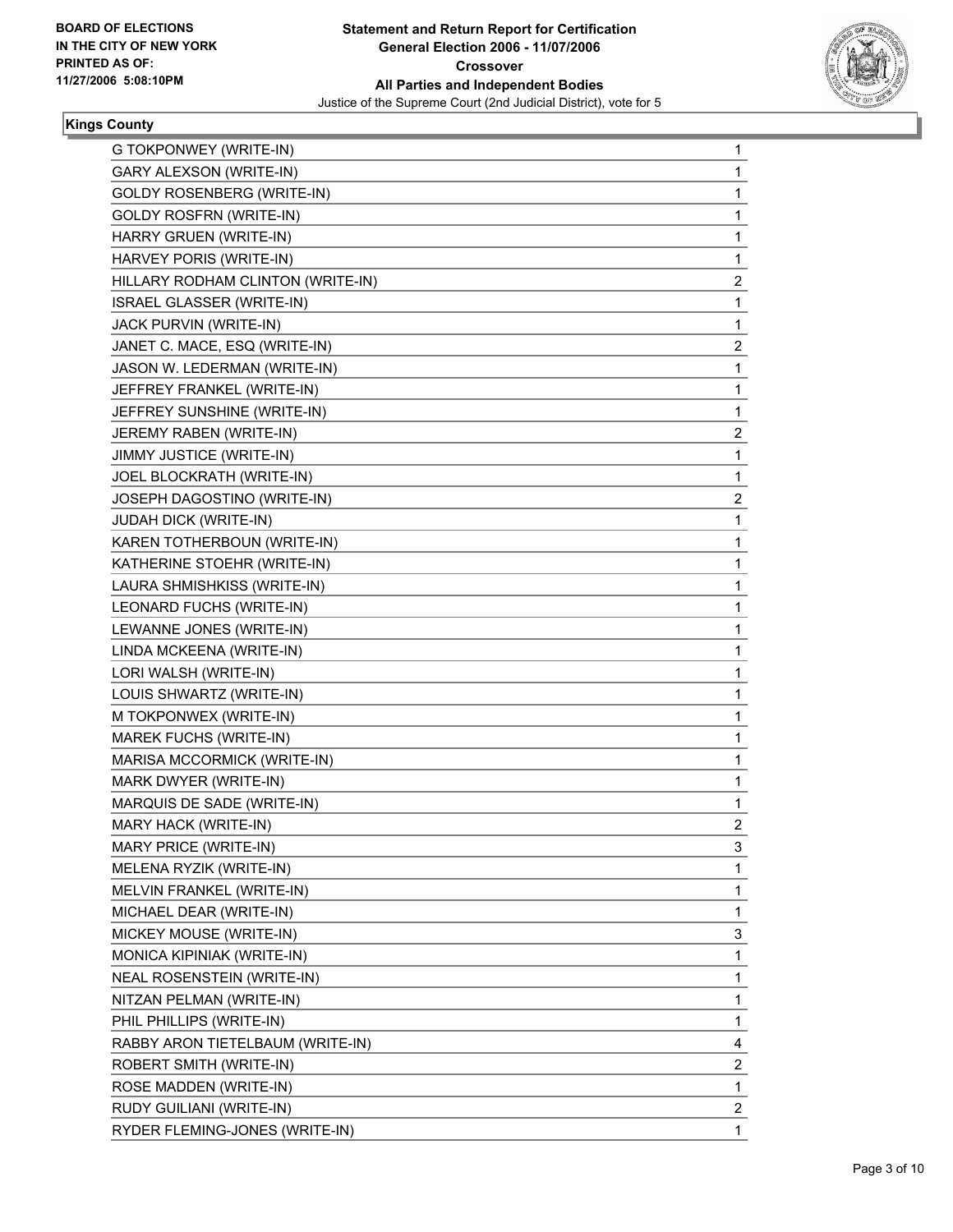

#### **Kings County**

| SABINE ROSENSTEIN (WRITE-IN)   |           |
|--------------------------------|-----------|
| SADDAM HUSSIEN (WRITE-IN)      |           |
| SANDA ROPER (WRITE-IN)         |           |
| SEM BROWN BACK (WRITE-IN)      |           |
| SHLOMO SOKOL (WRITE-IN)        |           |
| SOL HANDLER (WRITE-IN)         |           |
| STEVE J. KAYE (WRITE-IN)       |           |
| SUZANNE M. WOLBERS (WRITE-IN)  |           |
| VICKI VOSSEN (WRITE-IN)        |           |
| VIRGINIA MCCLINTOCK (WRITE-IN) |           |
| YEDUDA ROSENBERG (WRITE-IN)    |           |
| YUDI EBAR (WRITE-IN)           |           |
| <b>Total Votes</b>             | 1,172,854 |
| Unrecorded                     | 669,706   |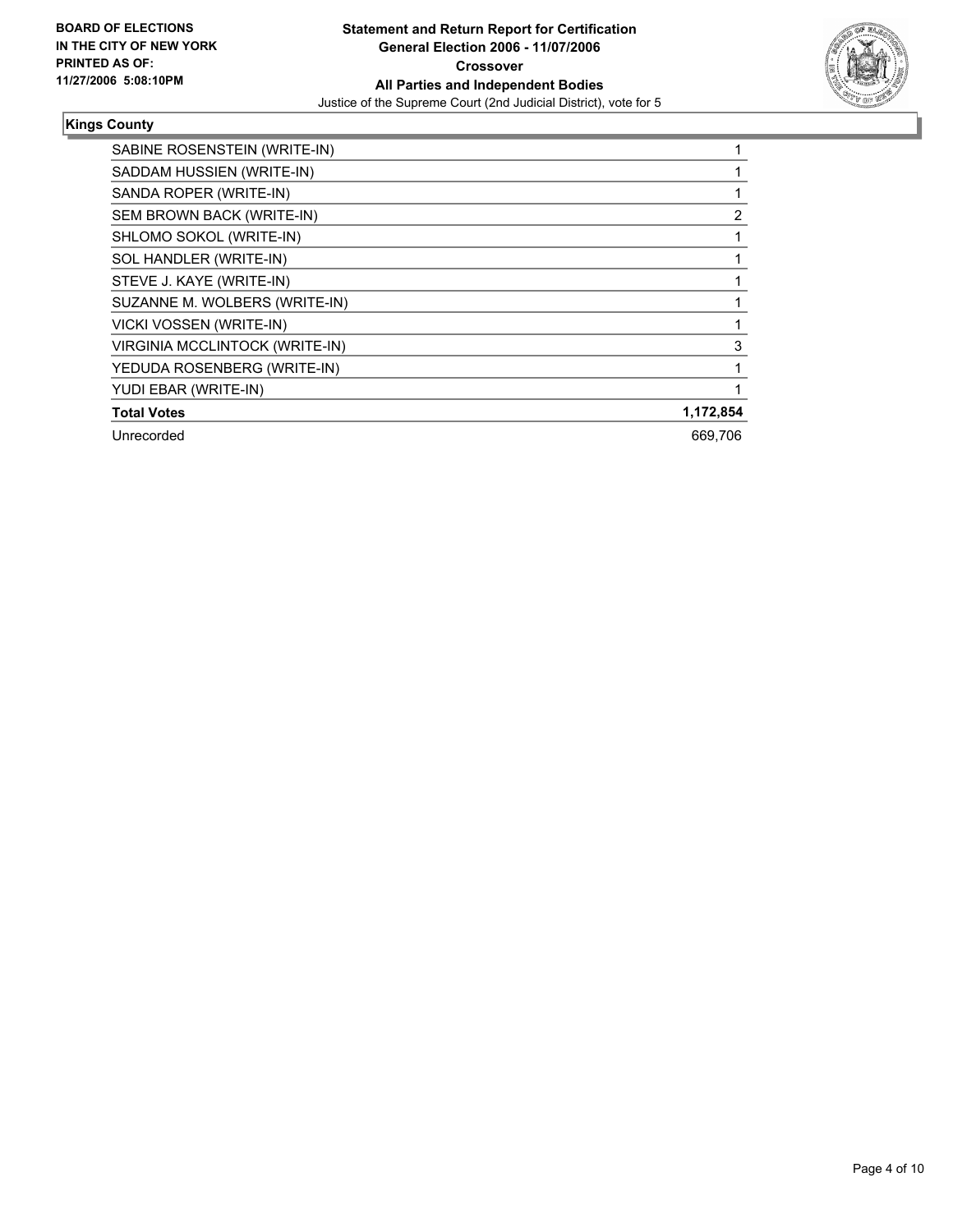

#### **Richmond County**

| PUBLIC COUNTER                     | 81,696                  |
|------------------------------------|-------------------------|
| <b>EMERGENCY</b>                   | 72                      |
| ABSENTEE/MILITARY                  | 2,669                   |
| AFFIDAVIT                          | 1,064                   |
| <b>Total Ballots</b>               | 85,627                  |
| WILLIAM F MASTRO (REPUBLICAN)      | 27,809                  |
| WILLIAM F MASTRO (DEMOCRATIC)      | 33,043                  |
| WILLIAM F MASTRO (CONSERVATIVE)    | 5,096                   |
| JOSEPH J MALTESE (REPUBLICAN)      | 29,043                  |
| JACK M BATTAGLIA (DEMOCRATIC)      | 33,556                  |
| JOSEPH J MALTESE (CONSERVATIVE)    | 5,582                   |
| MICHAEL V AJELLO (REPUBLICAN)      | 28,558                  |
| DELORES J THOMAS (DEMOCRATIC)      | 32,756                  |
| MICHAEL V AJELLO (CONSERVATIVE)    | 5,561                   |
| DAVID I SCHMIDT (DEMOCRATIC)       | 32,782                  |
| MICHAEL S REINHARDT (CONSERVATIVE) | 7,325                   |
| KAREN B ROTHENBERG (DEMOCRATIC)    | 34,152                  |
| ALEX S.F. COHEN (WRITE-IN)         | 1                       |
| ALFRED CERVLLO (WRITE-IN)          | 1                       |
| ANGELA NASTASI (WRITE-IN)          | 1                       |
| ANTHONY MAGLIACCA (WRITE-IN)       | 1                       |
| BENJAMIN JOEL GOLDBERG (WRITE-IN)  | 1                       |
| BRIAN LEHRER (WRITE-IN)            | 1                       |
| CHRISTOPHER (WRITE-IN)             | 1                       |
| FLORENCE TOKARCZYK (WRITE-IN)      | 1                       |
| GREG AVERILLO (WRITE-IN)           | 1                       |
| GREG FLOOD (WRITE-IN)              | 1                       |
| <b>GREG SERRAO (WRITE-IN)</b>      | 1                       |
| <b>GREGORY LEONE (WRITE-IN)</b>    | $\overline{\mathbf{c}}$ |
| <b>GUY MOLINARI (WRITE-IN)</b>     | 1                       |
| HAROLD GATES (WRITE-IN)            | 1                       |
| HELLSTROM (WRITE-IN)               | 1                       |
| JAY GOLDBERG (WRITE-IN)            | 1                       |
| JOHN J. BRODERICK (WRITE-IN)       | 1                       |
| JOHN JOHANIDES (WRITE-IN)          | $\overline{\mathbf{c}}$ |
| JOHN SPENCER (WRITE-IN)            | 1                       |
| JUDGE CRATER (WRITE-IN)            | 1                       |
| KATHLEEN GORMAN (WRITE-IN)         | 5                       |
| MARC ROTH (WRITE-IN)               | 1                       |
| MARETTA CANNING (WRITE-IN)         | 1                       |
| MARIETTA CANNING (WRITE-IN)        | 1                       |
| MARIO DIRE (WRITE-IN)              | 1                       |
| MARTIN GEAGAN (WRITE-IN)           | 1                       |
| MI YOUNG BARRAN (WRITE-IN)         | 1                       |
| MICHAEL ZAMBARDA (WRITE-IN)        | 1                       |
| NANCY ZOMBARDA (WRITE-IN)          | 1                       |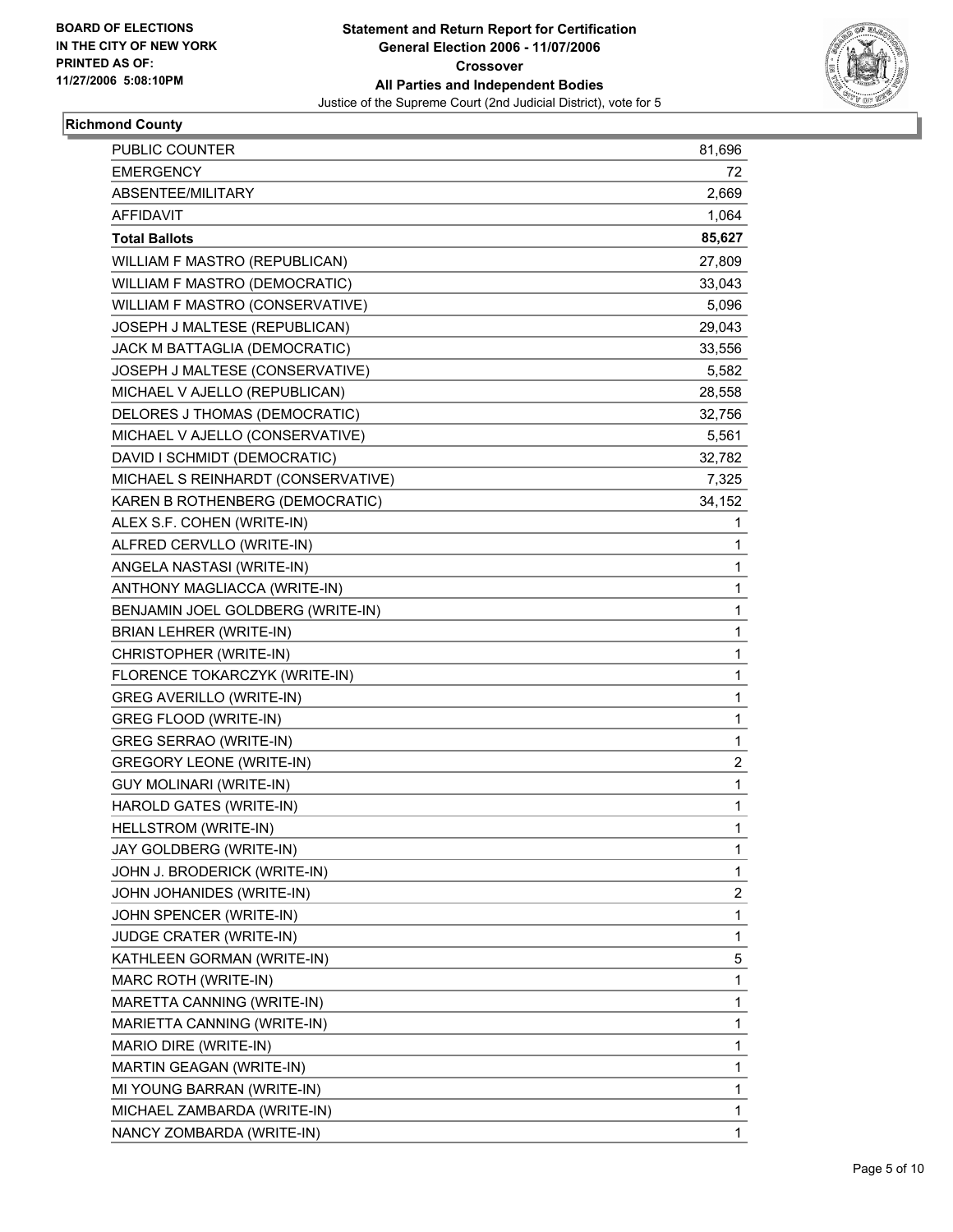

# **Richmond County**

| PAT BUCHANAN (WRITE-IN)             | 2       |
|-------------------------------------|---------|
| PAT RICHARDSON (WRITE-IN)           |         |
| RALPH PORIZO (WRITE-IN)             |         |
| RALPH PORZIO (WRITE-IN)             |         |
| RENATE HAUGETO (WRITE-IN)           |         |
| RICHARD REICH (WRITE-IN)            |         |
| RON CUBY (STATEN ISLAND) (WRITE-IN) |         |
| RON KUBY (WRITE-IN)                 |         |
| SAUL FEDER (WRITE-IN)               |         |
| STEPHEN PATRICK MAHONEY (WRITE-IN)  |         |
| TIMOTHY M. HOUSTON (WRITE-IN)       |         |
| TWEETY (WRITE-IN)                   | 5       |
| <b>Total Votes</b>                  | 275,316 |
| Unrecorded                          | 152.819 |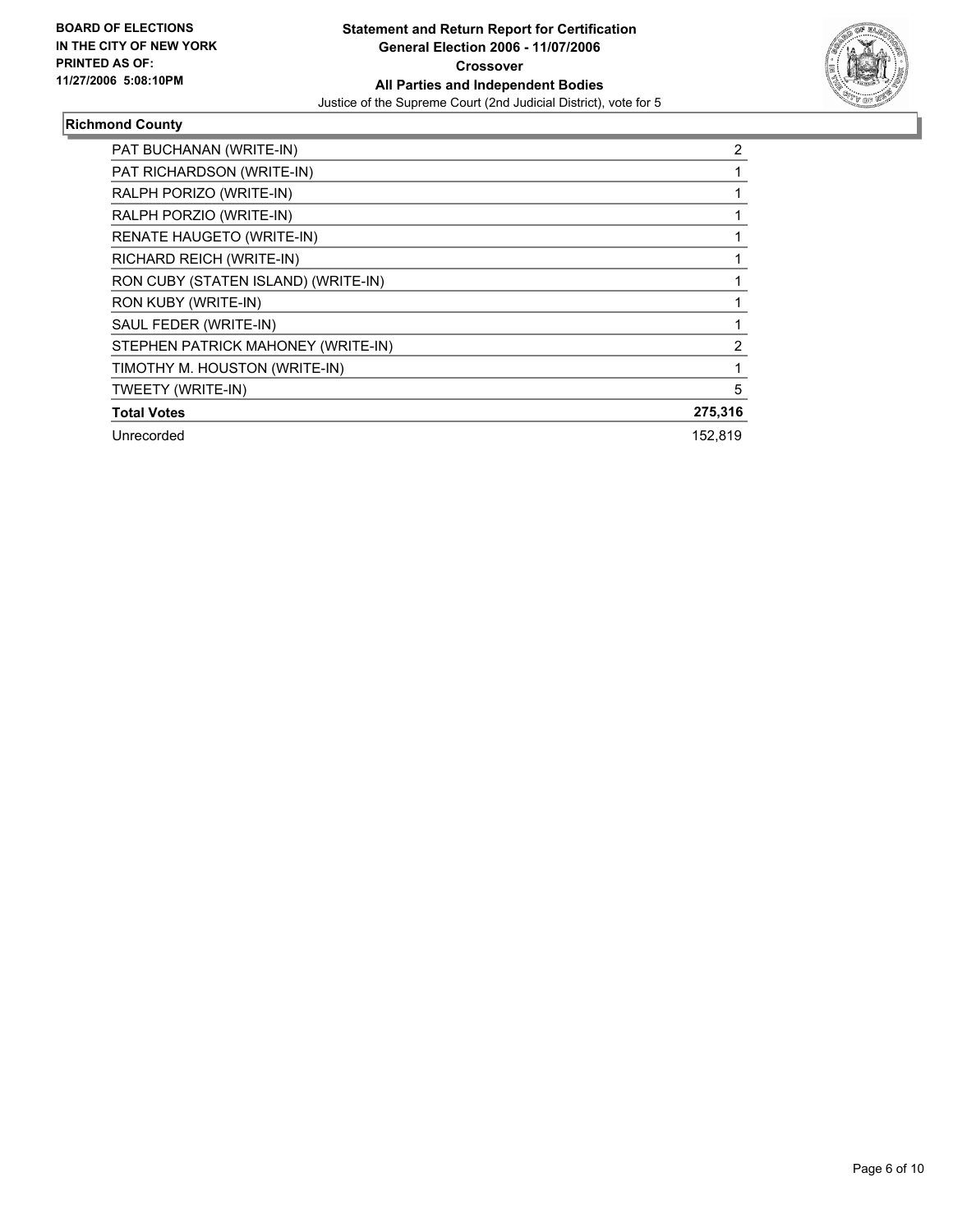

| PUBLIC COUNTER                     | 432,899                 |
|------------------------------------|-------------------------|
| <b>EMERGENCY</b>                   | 1,871                   |
| ABSENTEE/MILITARY                  | 9,165                   |
| <b>AFFIDAVIT</b>                   | 8,502                   |
| <b>Total Ballots</b>               | 454,139                 |
| WILLIAM F MASTRO (REPUBLICAN)      | 64,599                  |
| WILLIAM F MASTRO (DEMOCRATIC)      | 233,705                 |
| WILLIAM F MASTRO (CONSERVATIVE)    | 12,903                  |
| JOSEPH J MALTESE (REPUBLICAN)      | 65,563                  |
| JACK M BATTAGLIA (DEMOCRATIC)      | 235,467                 |
| JOSEPH J MALTESE (CONSERVATIVE)    | 13,527                  |
| MICHAEL V AJELLO (REPUBLICAN)      | 65,477                  |
| DELORES J THOMAS (DEMOCRATIC)      | 244,363                 |
| MICHAEL V AJELLO (CONSERVATIVE)    | 13,788                  |
| DAVID I SCHMIDT (DEMOCRATIC)       | 236,755                 |
| MICHAEL S REINHARDT (CONSERVATIVE) | 19,363                  |
| KAREN B ROTHENBERG (DEMOCRATIC)    | 242,498                 |
| AARON MASLOW (WRITE-IN)            | 1                       |
| ADAM MAYERS (WRITE-IN)             | 1                       |
| ALEX S.F. COHEN (WRITE-IN)         | 1                       |
| ALFRED CERVLLO (WRITE-IN)          | 1                       |
| ALFRED E. NEWMAN (WRITE-IN)        | 1                       |
| ALLEN S. POPPER (WRITE-IN)         | 1                       |
| ALTON MADDOX (WRITE-IN)            | $\overline{\mathbf{c}}$ |
| ANGELA NASTASI (WRITE-IN)          | $\mathbf{1}$            |
| ANTHONY MAGLIACCA (WRITE-IN)       | 1                       |
| ANTHONY MANCINI JR (WRITE-IN)      | 1                       |
| ARTHUR LEAVITT SR. (WRITE-IN)      | 1                       |
| <b>BABA BOOEY (WRITE-IN)</b>       | 1                       |
| BEN MYERS (WRITE-IN)               | 1                       |
| BENJAMIN JOEL GOLDBERG (WRITE-IN)  | 1                       |
| <b>BRAD WILL (WRITE-IN)</b>        | 1                       |
| <b>BRIAN LEHRER (WRITE-IN)</b>     | 1                       |
| <b>BRUCE WRIGHT (WRITE-IN)</b>     | 1                       |
| CALVIN E JOHNSON (WRITE-IN)        | 1                       |
| CARTER COLE (WRITE-IN)             | 1                       |
| CHARLES BARRON (WRITE-IN)          | 1                       |
| CHARLES HARUSSLER (WRITE-IN)       | 1                       |
| CHERYL METZGER (WRITE-IN)          | $\overline{\mathbf{c}}$ |
| CHOKUE LUMUMBA (WRITE-IN)          | 1                       |
| CHRIS OWENS (WRITE-IN)             | 1                       |
| CHRISTOPHER (WRITE-IN)             | 1                       |
| COMET FLEMING-JONES (WRITE-IN)     | 1                       |
| DAVID BLOOMFIELD (WRITE-IN)        | 1                       |
| DEANA ROSENBERG (WRITE-IN)         | $\mathbf{1}$            |
| ED TOWNS (WRITE-IN)                | 1                       |
|                                    |                         |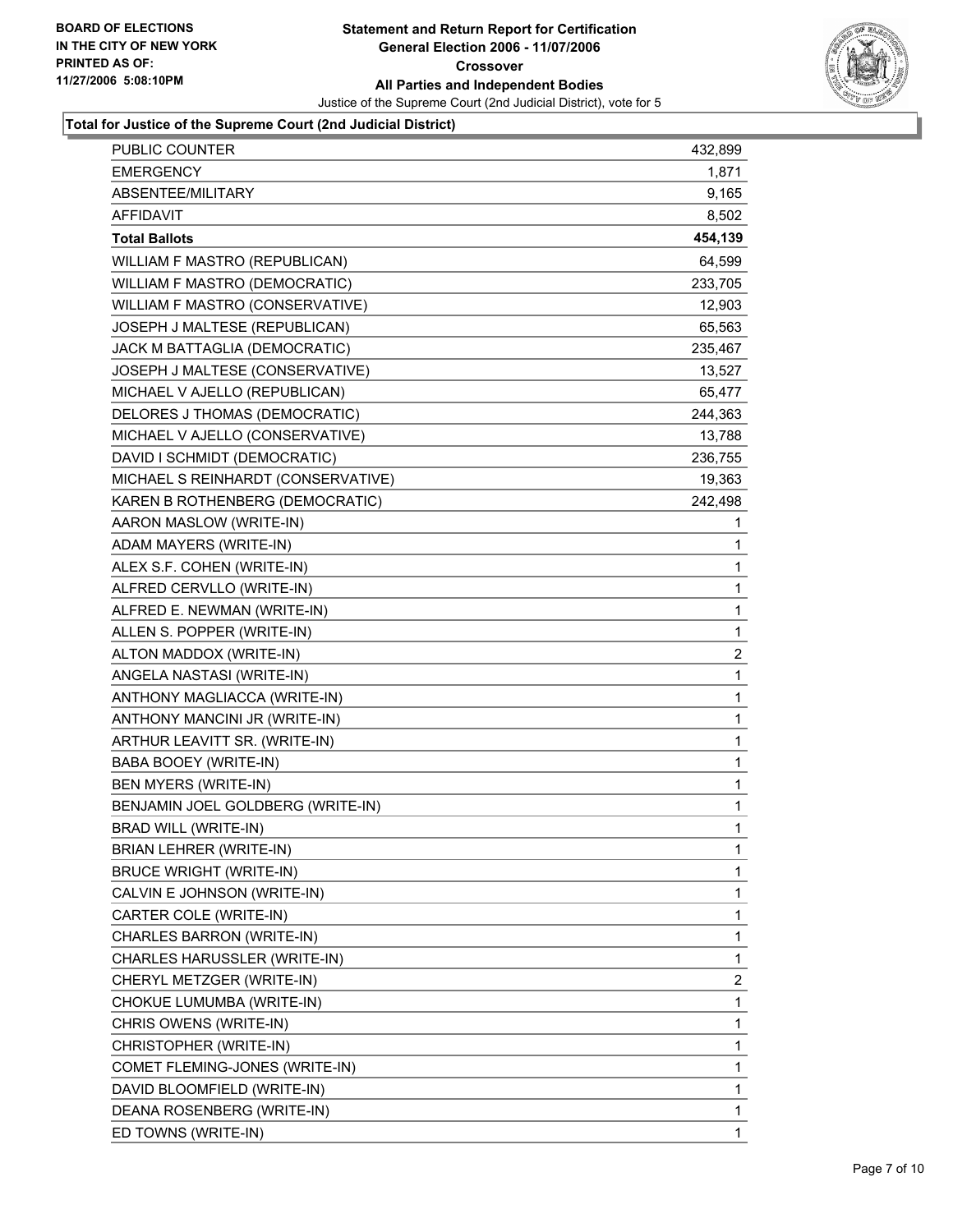

| EDNA SWARTZ (WRITE-IN)            | $\mathbf 1$             |
|-----------------------------------|-------------------------|
| EDWARD DELORENZO (WRITE-IN)       | 1                       |
| ELLEN SAURBREY (WRITE-IN)         | 3                       |
| ESTHER STACKELL (WRITE-IN)        | 1                       |
| EUGENE RUSSIANOFF (WRITE-IN)      | 1                       |
| FEMI KODJO (WRITE-IN)             | 1                       |
| FLORENCE TOKARCZYK (WRITE-IN)     | $\mathbf{1}$            |
| FRANCESCA L. CUTRONE (WRITE-IN)   | $\overline{\mathbf{c}}$ |
| G TOKPONWEY (WRITE-IN)            | 1                       |
| GARY ALEXSON (WRITE-IN)           | 1                       |
| <b>GOLDY ROSENBERG (WRITE-IN)</b> | 1                       |
| <b>GOLDY ROSFRN (WRITE-IN)</b>    | 1                       |
| <b>GREG AVERILLO (WRITE-IN)</b>   | 1                       |
| GREG FLOOD (WRITE-IN)             | 1                       |
| <b>GREG SERRAO (WRITE-IN)</b>     | 1                       |
| <b>GREGORY LEONE (WRITE-IN)</b>   | $\overline{c}$          |
| <b>GUY MOLINARI (WRITE-IN)</b>    | $\mathbf{1}$            |
| HAROLD GATES (WRITE-IN)           | 1                       |
| HARRY GRUEN (WRITE-IN)            | 1                       |
| HARVEY PORIS (WRITE-IN)           | 1                       |
| HELLSTROM (WRITE-IN)              | 1                       |
| HILLARY RODHAM CLINTON (WRITE-IN) | $\overline{2}$          |
| ISRAEL GLASSER (WRITE-IN)         | $\mathbf{1}$            |
| JACK PURVIN (WRITE-IN)            | 1                       |
| JANET C. MACE, ESQ (WRITE-IN)     | $\overline{\mathbf{c}}$ |
| JASON W. LEDERMAN (WRITE-IN)      | 1                       |
| JAY GOLDBERG (WRITE-IN)           | 1                       |
| JEFFREY FRANKEL (WRITE-IN)        | 1                       |
| JEFFREY SUNSHINE (WRITE-IN)       | $\mathbf{1}$            |
| JEREMY RABEN (WRITE-IN)           | $\overline{\mathbf{c}}$ |
| JIMMY JUSTICE (WRITE-IN)          | 1                       |
| JOEL BLOCKRATH (WRITE-IN)         | 1                       |
| JOHN J. BRODERICK (WRITE-IN)      | $\mathbf{1}$            |
| JOHN JOHANIDES (WRITE-IN)         | $\overline{\mathbf{c}}$ |
| JOHN SPENCER (WRITE-IN)           | $\mathbf{1}$            |
| JOSEPH DAGOSTINO (WRITE-IN)       |                         |
|                                   | $\overline{\mathbf{c}}$ |
| JUDAH DICK (WRITE-IN)             | 1                       |
| JUDGE CRATER (WRITE-IN)           | 1                       |
| KAREN TOTHERBOUN (WRITE-IN)       | 1                       |
| KATHERINE STOEHR (WRITE-IN)       | $\mathbf{1}$            |
| KATHLEEN GORMAN (WRITE-IN)        | 5                       |
| LAURA SHMISHKISS (WRITE-IN)       | 1                       |
| LEONARD FUCHS (WRITE-IN)          | 1                       |
| LEWANNE JONES (WRITE-IN)          | $\mathbf{1}$            |
| LINDA MCKEENA (WRITE-IN)          | 1                       |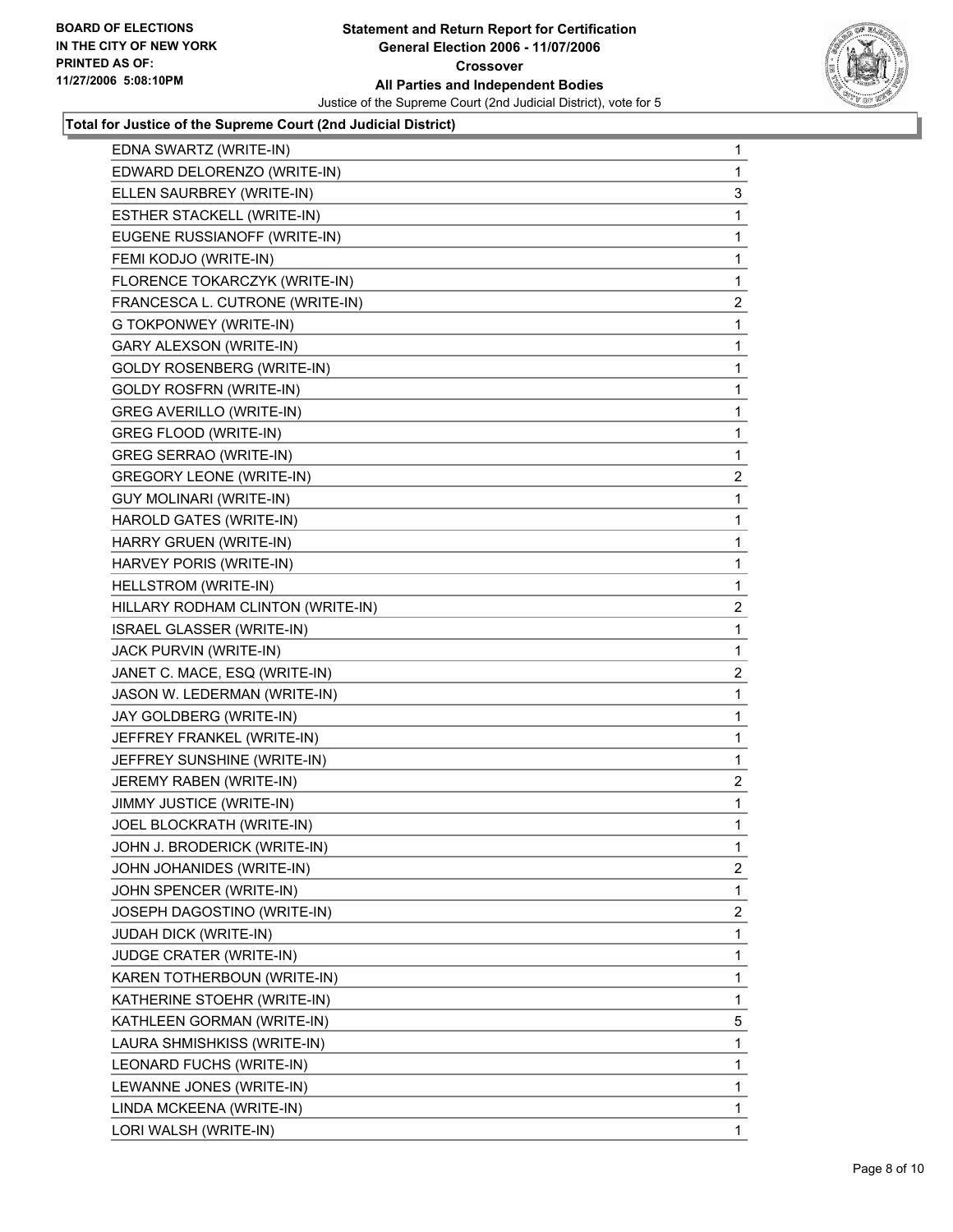

| LOUIS SHWARTZ (WRITE-IN)            | $\mathbf{1}$            |
|-------------------------------------|-------------------------|
| M TOKPONWEX (WRITE-IN)              | 1                       |
| MARC ROTH (WRITE-IN)                | 1                       |
| MAREK FUCHS (WRITE-IN)              | 1                       |
| MARETTA CANNING (WRITE-IN)          | 1                       |
| MARIETTA CANNING (WRITE-IN)         | 1                       |
| MARIO DIRE (WRITE-IN)               | 1                       |
| MARISA MCCORMICK (WRITE-IN)         | 1                       |
| MARK DWYER (WRITE-IN)               | 1                       |
| MARQUIS DE SADE (WRITE-IN)          | 1                       |
| MARTIN GEAGAN (WRITE-IN)            | 1                       |
| MARY HACK (WRITE-IN)                | $\overline{\mathbf{c}}$ |
| MARY PRICE (WRITE-IN)               | 3                       |
| MELENA RYZIK (WRITE-IN)             | 1                       |
| MELVIN FRANKEL (WRITE-IN)           | 1                       |
| MI YOUNG BARRAN (WRITE-IN)          | 1                       |
| MICHAEL DEAR (WRITE-IN)             | 1                       |
| MICHAEL ZAMBARDA (WRITE-IN)         | 1                       |
| MICKEY MOUSE (WRITE-IN)             | 3                       |
| MONICA KIPINIAK (WRITE-IN)          | 1                       |
| NANCY ZOMBARDA (WRITE-IN)           | 1                       |
| NEAL ROSENSTEIN (WRITE-IN)          | 1                       |
| NITZAN PELMAN (WRITE-IN)            | 1                       |
| PAT BUCHANAN (WRITE-IN)             | $\overline{c}$          |
| PAT RICHARDSON (WRITE-IN)           | 1                       |
| PHIL PHILLIPS (WRITE-IN)            | 1                       |
| RABBY ARON TIETELBAUM (WRITE-IN)    | 4                       |
| RALPH PORIZO (WRITE-IN)             | 1                       |
| RALPH PORZIO (WRITE-IN)             | 1                       |
| RENATE HAUGETO (WRITE-IN)           | 1                       |
| RICHARD REICH (WRITE-IN)            | 1                       |
| ROBERT SMITH (WRITE-IN)             | $\overline{\mathbf{c}}$ |
| RON CUBY (STATEN ISLAND) (WRITE-IN) | 1                       |
| RON KUBY (WRITE-IN)                 | 1                       |
| ROSE MADDEN (WRITE-IN)              | 1                       |
| RUDY GUILIANI (WRITE-IN)            | $\overline{c}$          |
| RYDER FLEMING-JONES (WRITE-IN)      | 1                       |
| SABINE ROSENSTEIN (WRITE-IN)        | 1                       |
| SADDAM HUSSIEN (WRITE-IN)           | 1                       |
| SANDA ROPER (WRITE-IN)              | 1                       |
| SAUL FEDER (WRITE-IN)               | 1                       |
| SEM BROWN BACK (WRITE-IN)           | $\overline{c}$          |
| SHLOMO SOKOL (WRITE-IN)             | 1                       |
| SOL HANDLER (WRITE-IN)              | 1                       |
| STEPHEN PATRICK MAHONEY (WRITE-IN)  | $\overline{\mathbf{c}}$ |
| STEVE J. KAYE (WRITE-IN)            | 1                       |